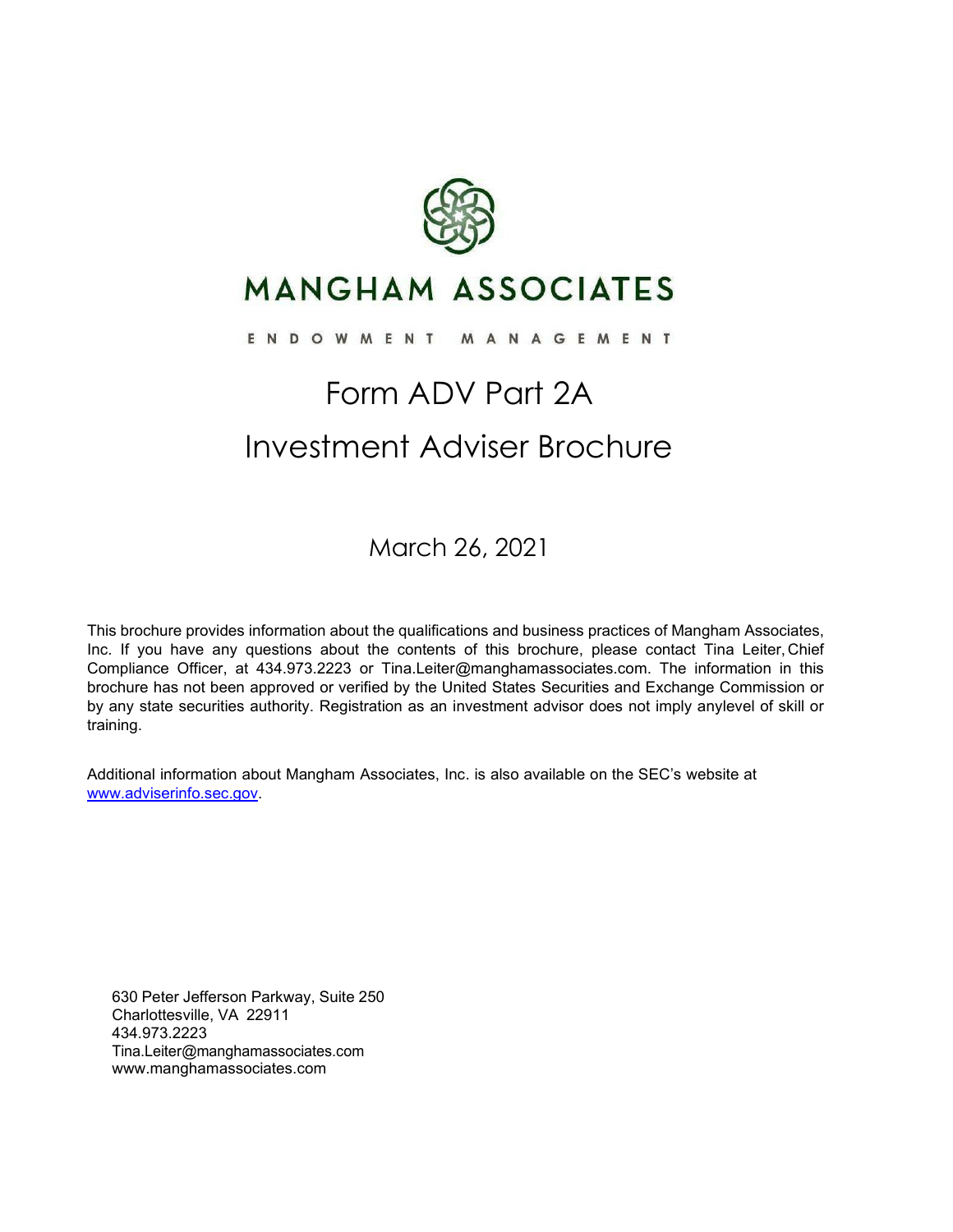## <span id="page-1-0"></span>**Item 2: Material Changes**

This item of Mangham Associates, Inc.'s ("Mangham" or "the Firm") brochure discusses material changes that have been made since the last annual update dated March 30,2020. Therehave been no material changes since the last annual update.

We will ensure that clients receive a summary of any material changes to the brochure within 120 days of our fiscal year-end. We will further provide you with a new brochure as necessary based on changes or new information without charge.

Mangham's brochure may be requested by contacting Tina Leiter, Chief Compliance Officer, at 434.973.2223 or [Tina.Leiter@manghamassociates.com.](mailto:Tina.Leiter@manghamassociates.com)

Additional information about the Firm is also available via the SEC's website, [www.adviserinfo.sec.gov.](http://www.adviserinfo.sec.gov/)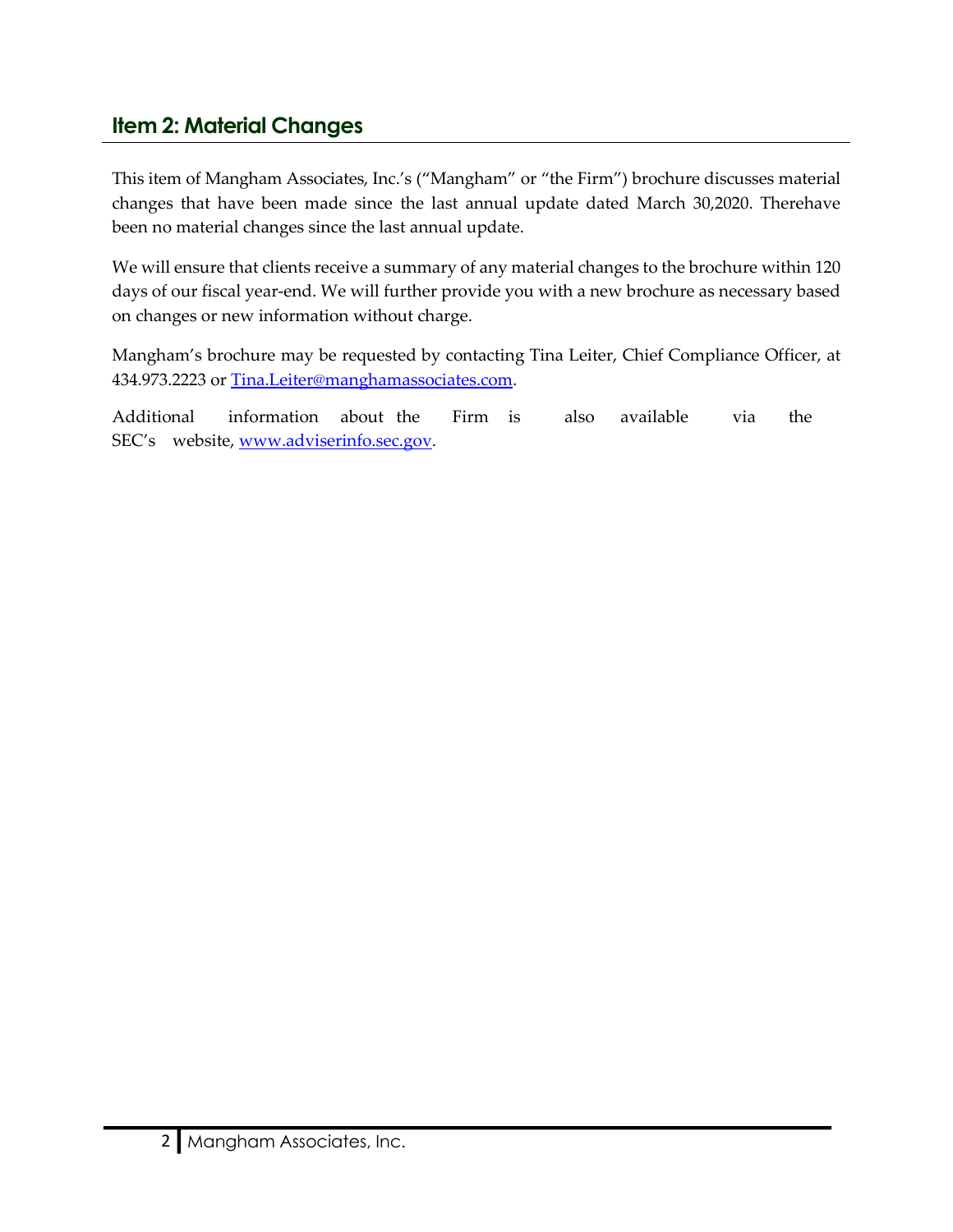# <span id="page-2-0"></span>**Item 3: Table of Contents**

| Item 1: Cover Page                                                                             |                         |
|------------------------------------------------------------------------------------------------|-------------------------|
| <b>Item 2: Material Changes</b>                                                                | $\mathbf{2}$            |
| Item 3: Table of Contents                                                                      | 3                       |
| <b>Item 4: Advisory Business</b>                                                               | 4                       |
| <b>Item 5: Fees and Compensation</b>                                                           | $\overline{\mathbf{5}}$ |
| Item 6: Performance-Based Fees and Side-by-Side Management                                     | $\overline{\mathbf{z}}$ |
| Item 7: Types of Clients                                                                       | $\overline{7}$          |
| Item 8: Methods of Analysis, Investment Strategies and Risk of Loss                            | 8                       |
| Item 9: Disciplinary Information                                                               | 9                       |
| Item 10: Other Financial Industry Activities and Affiliations                                  | 10                      |
| Item 11: Code of Ethics, Participation or Interest in Client Transactions and Personal Trading | 10                      |
| <b>Item 12: Brokerage Practices</b>                                                            | 11                      |
| Item 13: Review of Accounts                                                                    | 12                      |
| Item 14: Client Referrals and Other Compensation                                               | 13                      |
| Item 15: Custody                                                                               | 13                      |
| Item 16: Investment Discretion                                                                 | 13                      |
| <b>Item 17: Voting Client Securities</b>                                                       | 14                      |
| Item 18: Financial Information                                                                 | 14                      |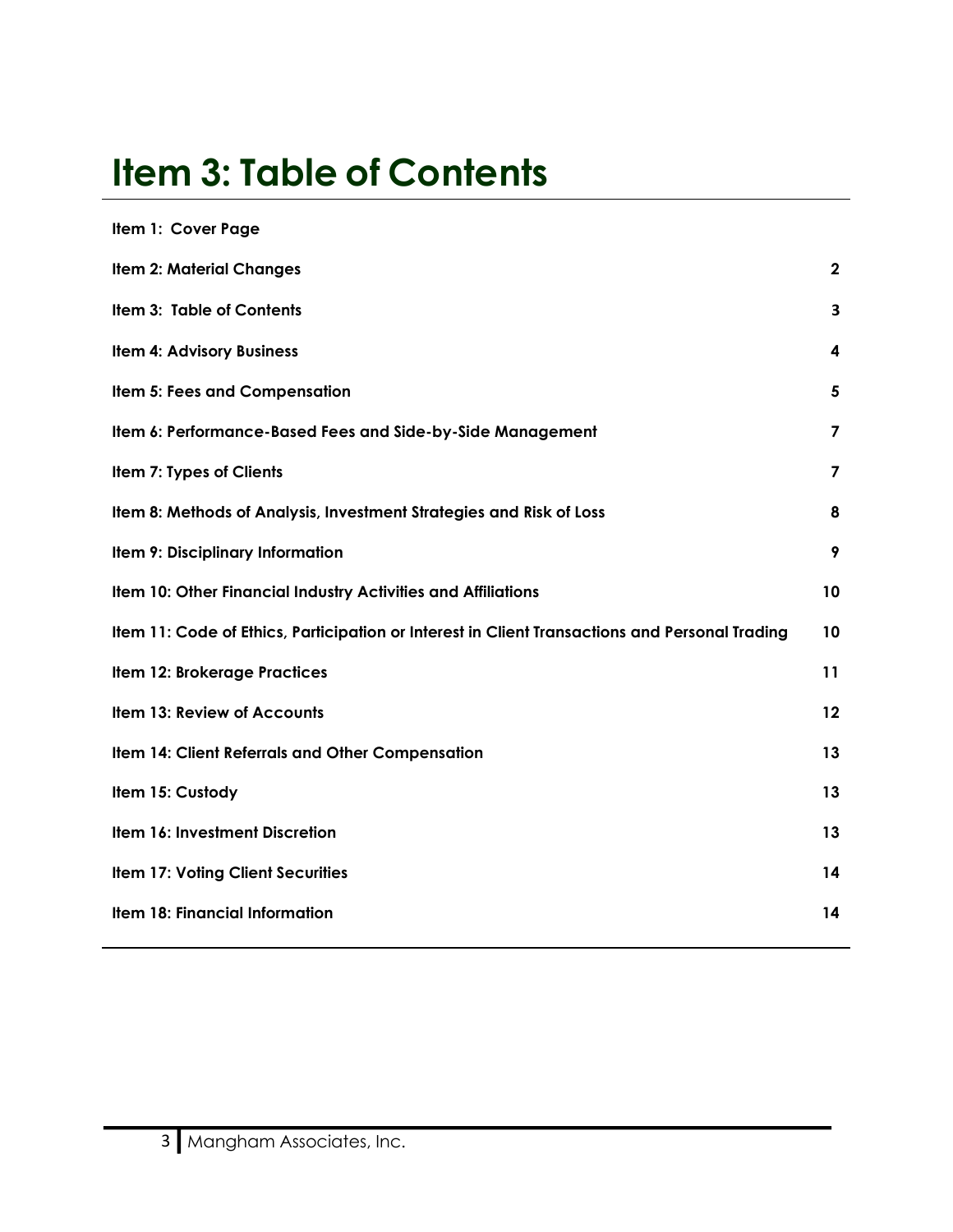## <span id="page-3-0"></span>**Item 4: Advisory Business**

## **Firm Description**

Mangham was founded in 1991 by Joel R. Mangham and registered with the SEC in 1994. Joel Mangham, Founder and Co-Chief Investment Officer has majority ownership of the Firm. Edward Karppi, Co-Chief Investment Officer has a meaningful minority ownership. The Firm is a full-service outsourced investment office that focuses on the investment management needs of non-profits such as endowments and foundations, and high-net-worth individuals and families (collectively, "Clients" or "the Client").

## **Types of Advisory Services**

Mangham provides investment advisory and management services to its Clients and certain privately offered pooled investment vehicles ("Private Vehicles"). The Firm maintains responsibility for investment strategy decisions, including investment manager ("External Manager") selection, risk management, liquidity management, strategic asset allocation, and tactical movements. The Firm's investment strategies include long-only equity, long/short equity, credit strategies, private equity, private real estate, venture capital, real estate securities or REITs, real assets, fixed income, and other passive and active strategies. Mangham invests in passive strategies if, for example, it believes that a particular market is efficient. Clients enter into a written agreement with Mangham for investment advisory services. Equity exposure in a client portfolio is typically obtained through certain Private Vehicles, as discussed in greater detail below. Private equity, real assets, cash / money market, and fixed income exposure is typically allocated to External Managers (including Mangham Private Vehicles) or third-party funds.

An Investment Policy Statement ("IPS") is typically the guiding framework for the investment management of the Client's portfolio. One of its primary purposes is to clearly define the roles and responsibilities of the Client(e.g., Investment Committee), Client staff, and Mangham. The IPS typically also establishes broad asset allocation ranges, risk tolerances, return objectives, performance standards and liquidity guidelines. Mangham provides quarterly reports designed to include information necessary to monitor compliance with the IPS and evaluate the effectiveness of the External Manager's performance.

### **Private Vehicles**

MA Investors Management, LLC is a wholly owned subsidiary of Mangham. MA Investors Management, LLC is the Managing Member to MA Investors Fund 1, LLC ("MAIF") and the General Partner to MA Endowment Partners, LP ("MAEP"), MA Partners Fund, LP ("MAP"), MA Resources Fund 1, LP ("MARF"), and MA Real Assets Fund 2, LP ("MARAF 2") (collectively, the "Private Vehicles"). Each Private Vehicle is managed in accordance with its governing documents and is offered to advisory clients and eligible employees.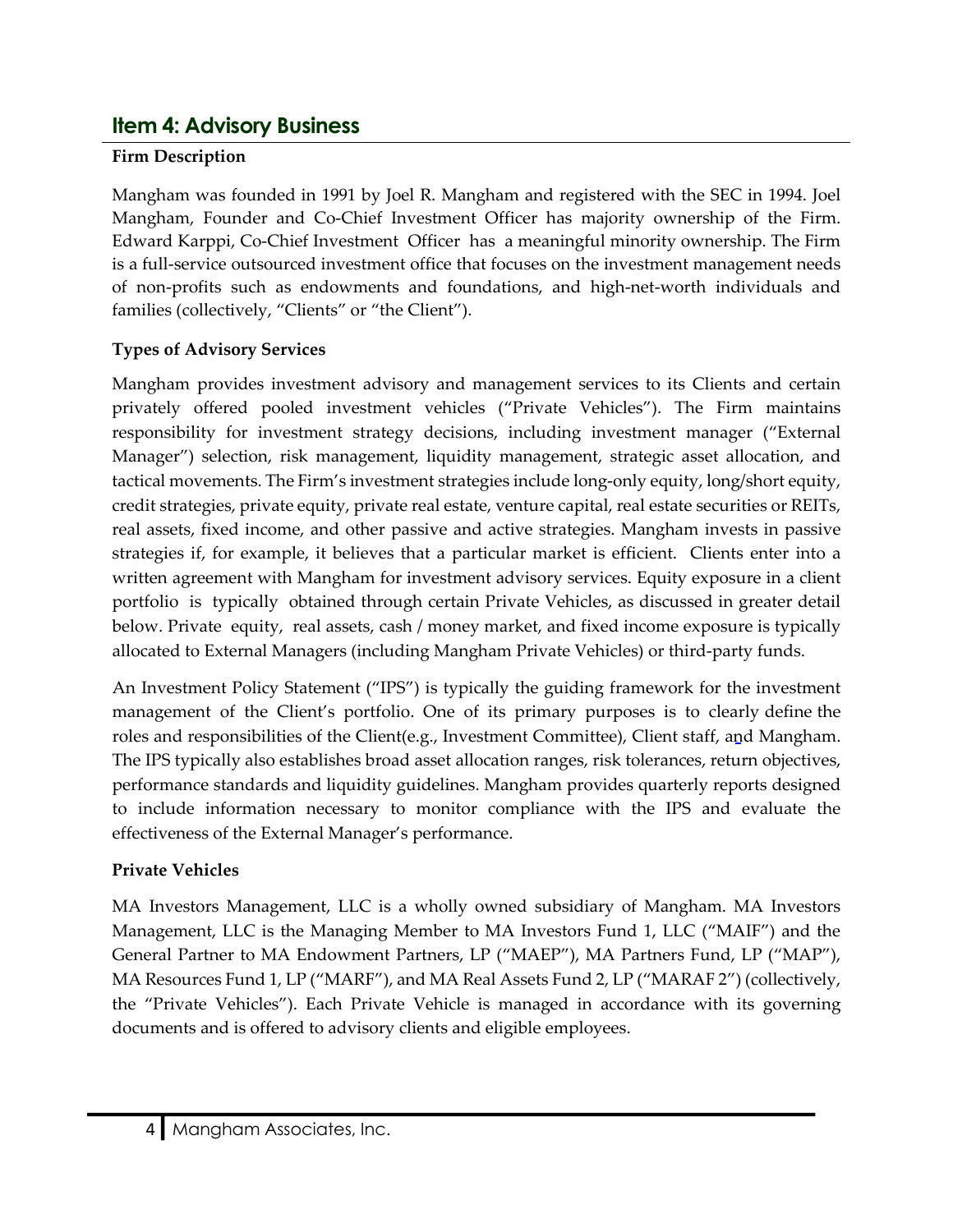MAEP and MAP are pooled investment vehicles that are designed to typically represent a percentage of a Client's equity securities portfolio. MAEP and MAP generally invest in External Managers that pursue a range of equity, credit, and other strategies in global capital markets. MAEP is generally intended for Mangham's tax-exempt Clients, and MAP is generally structured for Mangham's taxable Clients.

MAIF, MARF and MARAF 2 are private-equity-structured vehicles invested in underlying realassets-focused funds, including investments in minerals and mining, oil and gas, timberland, and real estate. These vehicles are closed to new investors.

### **Tailored Relationships**

In order for the Client's investments to accurately reflect its stated goals and objectives, the IPS is typically drafted and agreed upon by Mangham and the Client. Each Private Vehicle is managed in accordance with its governing documents. The Private Vehicles are not and will not be tailored to the individual needs of any particular Client. However, Mangham will not recommend that Clients invest in the Private Vehicles unless such investments fit within the IPS mandate and are considered to be in the best interest of such Clients.

#### **Assets Under Management**

As of December 31, 2020, Mangham had approximately \$1,809,662,000 in assets under management, with approximately \$670,428,000 managed on a discretionary basis and \$1,139,234,000 managed on a non-discretionary basis.

## <span id="page-4-0"></span>**Item 5: Fees and Compensation**

Mangham charges asset-based fees based on a percentage of the Client's assets under management, which is calculated on the value of the account as of the end of the previous calendar quarter. Fees are charged quarterly in arrears according to the breakpoint schedule listed below.

| <b>Assets Under Management</b> | <b>Annual Fee</b> |
|--------------------------------|-------------------|
| First \$100 million            | 0.40%             |
| Next \$100 million             | 0.35%             |
| Amount over \$200 million      | 0.20%             |

The minimum annual fee is \$100,000.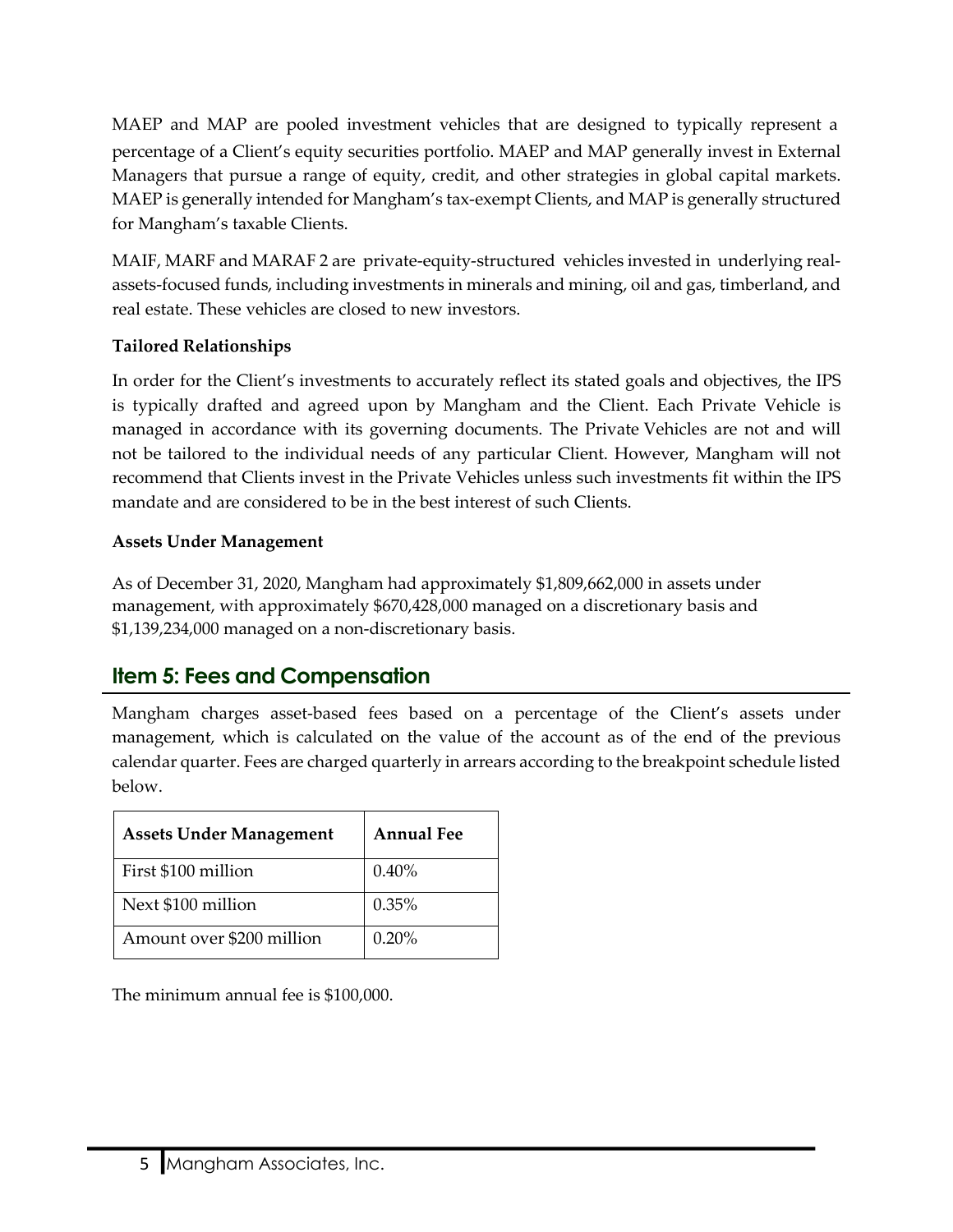Mangham's services begin on the effective date of the Investment Advisory Agreement.The first fee will be assessed pro rata if the Investment Advisory Agreement is executed at any time other than the last business day of the calendar quarter.

Mangham reserves the right to negotiate fees at its discretion. Fee schedules change from time to time and, except as otherwise agreed with a Client, Mangham is not obligated to offer lower fees to any existing Client when fee schedules are reduced, breakpoints are altered, or there are any changes to the overall fee structure. Different fee schedules apply to different Clients. The specific manner in which fees are charged by Mangham is established in the Client's Investment Advisory Agreement.

A Client invested in MAEP or MAP may request and authorize Mangham to withdraw from the Client's capital account in MAEP or MAP and to remit to Mangham the amount of the quarterly Advisory Fee. With respect to Clients invested in Private Vehicles, Mangham charges a single advisory fee at the Client level; Mangham does not collect two advisory fees with respect to any Private Vehicle investments made by Clients.

Upon termination of any account, any outstanding account fees payable to Mangham will be prorated to the date of termination. Mangham or the Client may terminate the Investment Advisory Agreement with 90 days written notice. Upon termination, any investment in the will be subject to any remaining lockup or liquidity terms of the specific Private Vehicle and External Managers.

Fees charged by Mangham are separate and distinct from management and/or performance fees and expenses charged by External Managers, mutual funds, exchange-traded funds ("ETFs"), or separate accounts in which Client and Private Vehicle sets are invested. A complete description of these fees and expenses may be found in each External Manager's governing documents or fund prospectus.

Mangham's fees are exclusive of brokerage commissions, transaction fees, and other related costs and expenses that shall be incurred by the Client. Clients will incur certain charges imposed by custodians, brokers, third-party investment managers, and other third-party fees such as deferred sales charges, odd-lot differentials, transfer taxes, wire transfer and electronic fund fees, and other fees and taxes on brokerage accounts and securities transactions. Mutual funds and ETFs also charge internal expenses and management fees, which are disclosed in a fund's prospectus. A Client's actual fees and expenses could vary depending on the actual investment timing, investment vehicle, as well as trading and transaction activity. Private Vehicles will incur these other fees as well.

### **Private Vehicles**

Each Private Vehicle bears costs and expenses associated with its organization, the offering of interest and its ongoing operations, except as otherwise described in each Private Vehicle's governing documents. The Private Vehicles pay management fees (if applicable), direct operating costs and expenses, including administrative, legal, accounting, auditing, recordkeeping, External Manager due diligence, and costs and expenses incurred inconnection with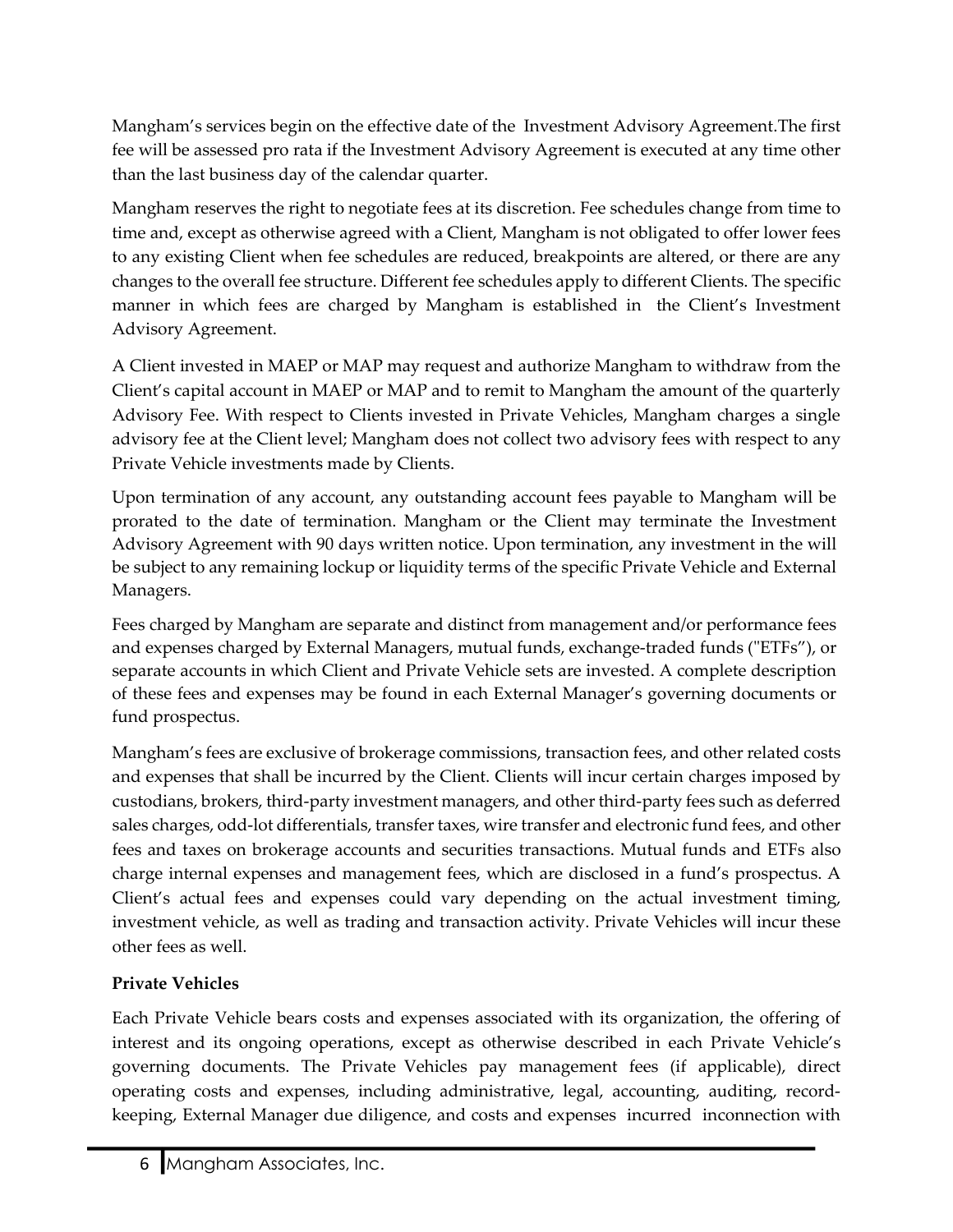the direct investment and reinvestment of the Private Vehicles' assets, including brokerage commissions, dealer markups, and related clearing and settlement charges. To the extent that Private Vehicles invest with External Managers, the Private Vehicles bear their allocable share of the costs and expenses of such vehicles, including their organizational, offering, operating costs, expenses and the management fees and incentive compensation payable to the External Managers. A more complete description of the Private Vehicles' expenses can be found in the governing documents for each vehicle.

## *MA Endowment Partners, LP, and MA Partners Fund, LP*

Class A limited partners (Mangham advisory Clients) pay no fund management fees; Class B limited partners (former advisory Clients) are charged an annual fund management fee of 1.00% which is debited quarterly from the capital account.

### *MA Investors Fund 1, LLC, and MA Resources Fund 1, LP*

Limited partners pay no management fees.

### *MA Real Assets Fund 2, LP*

Class A limited partners (Mangham advisory Clients) pay no fund management fees; Class B limited partners (former advisory Clients) are charged an annual fund management fee payable quarterly in advance based on the schedule below.

- 1. Year 1: 0.55% of capital commitments of the Class B LPs
- 2. Years 2-7: 0.55% of unreleased capital commitments of Class B LPs
- 3. Years 8-12: 0.35% of unreleased capital commitments of Class B LPs
- 4. Thereafter: 0.15% of unreleased capital commitments of Class B LPs

Certain qualified employees, immediate family members of employees and the Firm may invest in the Private Vehicles. These employees, immediate family members and the Firm do not pay advisory or management fees for investments in the Private Vehicles.

## <span id="page-6-0"></span>**Item 6: Performance-Based Fees and Side-by-Side Management**

Mangham does not charge performance-based fees. Many External Managers, however, do charge performance-based fees, which are ultimately borne by Clients invested with those External Managers.

## <span id="page-6-1"></span>**Item 7: Types of Clients**

Mangham's Clients are non-profits, such as endowments and foundations, and high-net-worth individuals and families. Mangham also serves as the investment manager to the Private Vehicles, which are offered to Mangham's advisory Clients. The Private Vehicles and External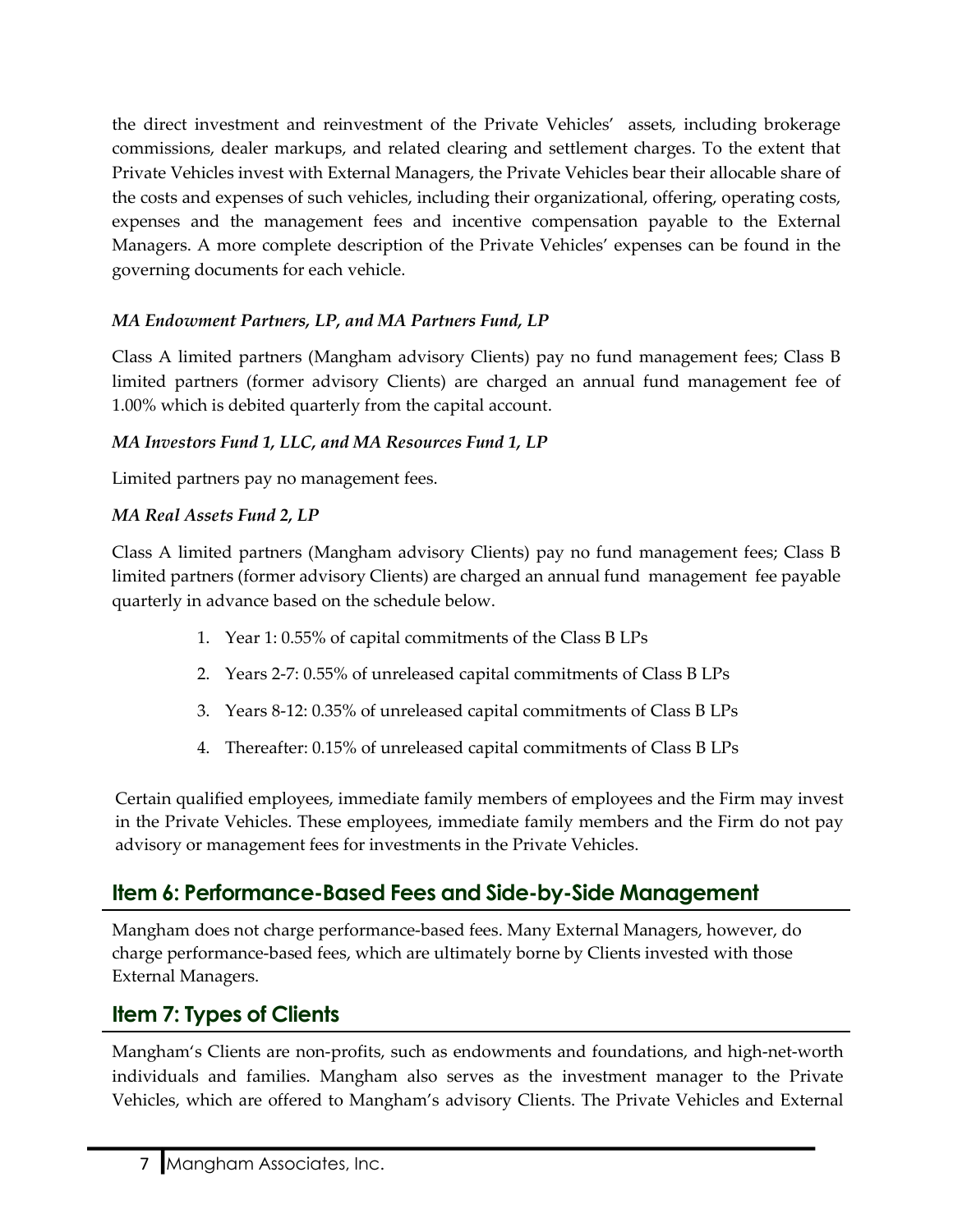Managers impose investment minimums, as described in the relevantgoverning document for each fund. In the case of the Private Vehicles, the general partner may accept amounts below the established minimum at its discretion.

## <span id="page-7-0"></span>**Item 8: Methods of Analysis, Investment Strategies and Risk of Loss**

### **Methods of Analysis and Investment Strategies**

To ensure that the investment management process integrates with a Client's goals, Mangham utilizes an entity-wide perspective to match asset allocation to risk profiles and return objectives. The Firm typically works with each Client to craft a well-defined IPS, which can be an essential tool in managing the risks and opportunities of the capital markets. Mangham seeks to maintain a broadly diversified portfolio with differentiated risks taken in a mix ofasset classes, geographies, industries, or economic/market sectors. The Firm seeks to manage investment portfolios in such a way that the Client's allocation reflects appropriate portfolio management practices and considers the Clients established spending or distribution policies, as applicable.

The Firm employs a wide range of strategies to manage portfolios. These strategies fit under the general return goals and risk tolerances established in the Client's IPS. The Investment Team typically looks for External Managers that employ strategies focused around fundamental research whose goal is to determine a security's intrinsic value, purchase it whenit is trading at a discount to its intrinsic value, and sell it when it is trading at or above this value. The focus is normally on active strategies unless the Investment Team feels that a particular market is efficient and the most effective way to access that asset class or subclass allocation is through an index fund or ETF. The overriding goal is to capture a better return with a lower risk of capital loss than can be obtained through a passive-only exposure to the asset class. In this manner, Mangham seeks to tilt the risk-reward tradeoff in the Client's favor. The Firm invests in long-only equity, long/short equity, credit strategies, private equity, real assets, fixed income, and various other active strategies. The Firm employs both quantitative research and qualitative research to evaluate the probability that these strategies will add return over the cost and risk inherent in the strategy, then seeks to combine the strategies in a way that minimizes certain risks (for example, the risk of loss from a single security or single External Manager) and benefits from diversification of strategies that may exhibit low correlation. Mangham acknowledges that it is challenging to implement diversification that withstands severe market downturns.

## **Risks**

As a general matter, investing in securities involves a risk of loss that Clients should be prepared to bear. The investment performance and success of any particular investment cannot be predicted or guaranteed, and the value of a Client's investments will fluctuate due to market conditions and other factors. Certain risk factors that should be considered applicable to an investment with Mangham, directly or indirectly through the External Managers and underlying funds it selects, are outlined below. It should be noted, however, that there may be other risk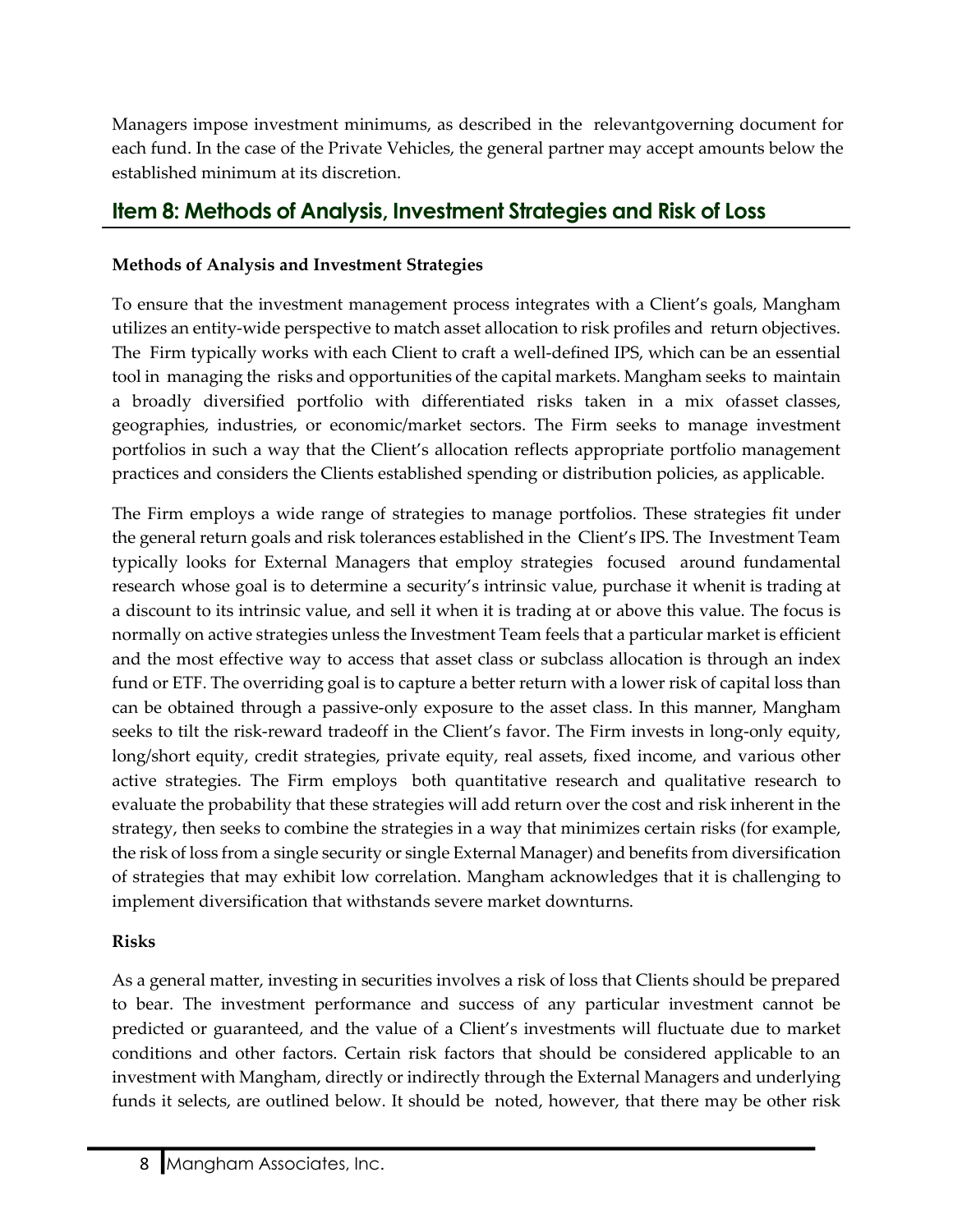factors that are not identified but that still may result in material losses to Clients. Investment performance is not guaranteed, and past performance of investments is not indicative of future performance. Additional risk factors for investments in the Private Vehicles and External Managers areoutlined in the governing documents for the applicable fund. It is important that a prospective investor refers to the relevant fund's governing documents for a complete understanding of related risks.

General economic or market conditions can adversely affect a Client's investments. These factors include, but are not limited to, changes in interest rates, availability of credit, inflation, general economic conditions, changes in laws, regulatory and tax regulations, trade barriers, currency exchange rates, commodity prices, changes in supply or demand, domestic and international political circumstances (including wars, terrorist acts, security operations, natural disasters, health emergencies and similar occurrences with regional or global impact). Investments in foreign securities involve additional risks relating to political and economic conditions in foreign countries and may be more volatile and less liquid. These factors could affect the level and volatility of securities prices and the liquidity of a Client's investments. High volatility or illiquidity could impair an investment's value or result in losses.

The success of Mangham's advisory activities is dependent to a degree on the ongoing ability of the Firm to identify and retain External Managers and funds and on the ability of those External Managers and funds to achieve favorable investment returns. Investments with underlying External Managers carry additional risks including, but not limited to: lack of liquidity, lack of diversification, economically offsetting positions, lack of transparency, and reliance on External Managers for performance and valuation information. Certain strategies and investment techniques are subject to inherent risks including, but not limited to: the volatility of the equity, fixed income, commodity, and currency markets, the use of short sales, the use of leverage, and counterparty credit and settlement default risk.

Mangham will generally not be able to approve individual investments made by External Managers or funds in which Clients are invested. Mangham has in place a rigorous due diligence process and seeks to select External Managers that it believes have the highest level of integrity; however, Mangham has no control over the day-to-day activities at the underlying External Manager level and cannot guarantee that any individual External Manager or Private Vehicle will perform as intended. Clients investing in Private Vehicles should refer to the more specific risk factors discussed in the private placement memoranda for those Private Vehicles.

## <span id="page-8-0"></span>**Item 9: Disciplinary Information**

Mangham and its employees have not been involved in legal or disciplinary events that would be material to a Client's evaluation of Mangham or its employees.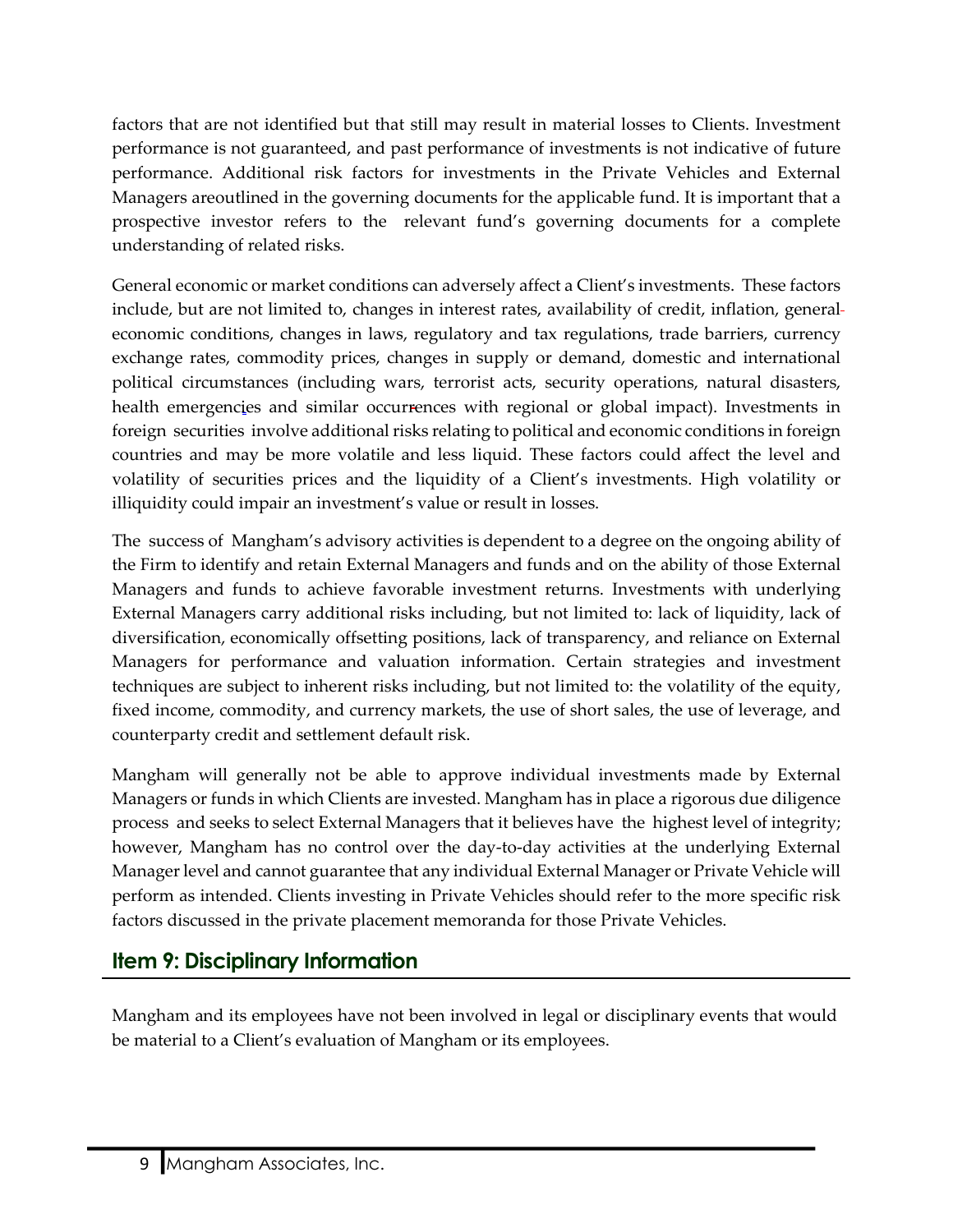## <span id="page-9-0"></span>**Item 10: Other Financial Industry Activities and Affiliations**

As described in Item 4, MA Investors Management, LLC, is a wholly owned subsidiary of Mangham. MA Investors Management, LLC, is the Managing Member to MA Investors Fund 1, LLC, and General Partner to MA Endowment Partners, LP, MA Partners Fund, LP, MA Resources Fund 1, LP, and MA Real Assets Fund 2, LP (collectively, the "Private Vehicles"). Clients are typically invested in one or more Private Vehicle(s). Clients are invested in Class A shares, which do not pay any additional management fee to the Private Vehicles, as described in Item 5.

## <span id="page-9-1"></span>**Item 11: Code of Ethics, Participation or Interest in Client Transactions and Personal Trading**

#### **Code of Ethics**

Mangham has adopted a Code of Ethics (the "Code") pursuant to the Rule 204A-1 under the Advisers Act which is designed to, among other things: (i) set forth standards of conduct (including compliance with the federal securities laws); (ii) require reporting of personal securities transactions; and (iii) require prompt reporting of violations of the Code.

Mangham personnel with access to Client proprietary portfolio information (Access Persons)are subject to Mangham's Code. Mangham's Code contains policies and procedures relating to conflicts of interest, outside business activities, political contributions, gifts and entertainment, insider trading, social media usage, and personal trading.

The Code requires that certain personal securities transactions of access persons be reported on a quarterly basis to the Chief Compliance Officer, that any transactions in initial public offerings or Private Placements be pre−approved by the Chief Compliance Officer, and that these transactions be reviewed by the Chief Compliance Officer to ensure compliance with the Code. Mangham's employees must acknowledge the terms of the Code at least annually.

Clients and prospective clients can obtain a copy of Mangham's Code by contacting Tina Leiter at 434.973.2223 or [Tina.Leiter@manghamassociates.com.](mailto:Tina.Leiter@manghamassociates.com)

#### **Participation or Interest in Client Transactions - Private Vehicles**

As described in Item 4, Mangham's wholly owned subsidiary, MA Investors Management, LLC, is Managing Member and General Partner of the Private Vehicles. The Firm and certain applicable employees also invest in the Private Vehicles and therefore have a financial interest in the products it recommends for its Clients. While there may be the appearance of a conflictof interest, Mangham does not believe an actual conflict exists due to the fee structures disclosed in Item 5 of this Brochure. Specifically, Mangham's Clients are invested in Class A shares which do not pay an additional management fee. In addition, Clients are not required to invest in our Private Vehicles.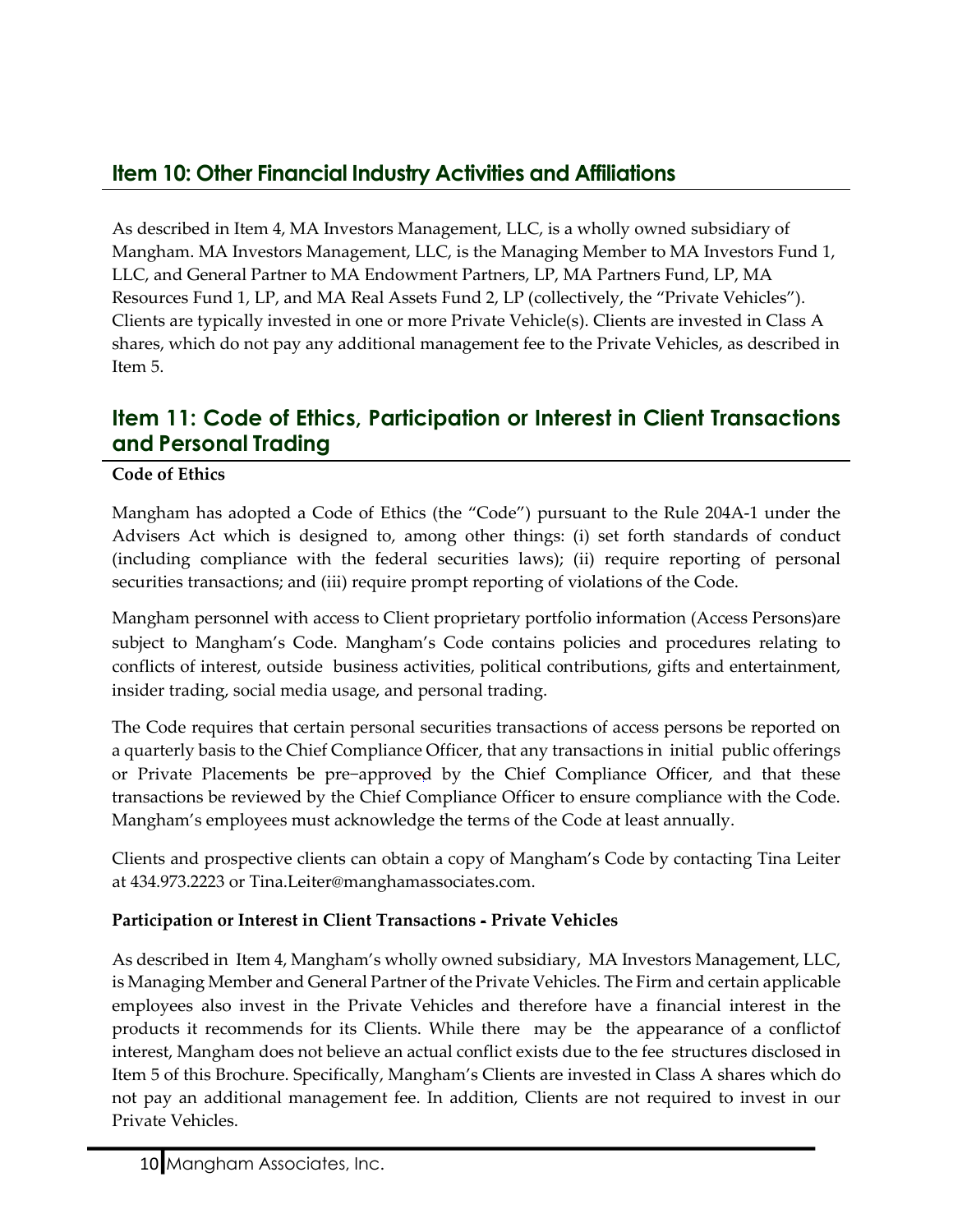#### **Participation or Interest in Client Transactions - Personal Securities Transactions**

Mangham and its employees buy or sell certain securities identical to those recommended to Clients for their personal accounts. The Code of Ethics, described above, is designed to ensure that the personal securities transactions, activities and interests of the employees of Mangham will not interfere with: (i) making decisions in the best interest of advisory Clients; or (ii) implementing such decisions while, at the same time, allowing employees to invest for their own accounts. Employee trading is regularly and frequently monitored under the Code and designed to reasonably prevent conflicts of interest between Mangham and its Clients.

## <span id="page-10-0"></span>**Item 12: Brokerage Practices**

#### **Selection of Broker/Dealers**

External Managers have discretion to determine the broker/dealer to be used for executing Client transactions. In some cases, Mangham has discretion to determine the broker/dealer to be used in direct trading in Client portfolios as well as in the Private Vehicles. In selecting brokers, Mangham will consider various factors in an effort to seek "best execution" for its Clients over time. These factors could include commissions or markups, the reputation and financial stability of the broker, quality of communications, reliability in executing trades, accuracy of reporting, and other factors deemed relevant.

#### **Research and Other Soft Dollar Benefits**

Mangham does not participate in any formal soft dollar arrangements but receives research products or services from brokers that, to the best of the Firm's knowledge, are generally made available to all institutional clients doing business with these brokers. Mangham receives these products and services without cost.

#### **Brokerage for Client Referrals**

Mangham does not receive Client referrals from broker/dealers in exchange for brokerage services.

#### **Client-Directed Brokerage**

The Client may direct Mangham to use a particular broker/dealer to execute transactions for the Client's portfolio. In such event, the Client will negotiate terms and arrangements for the account with that broker/dealer, and Mangham will not seek better execution services or prices from other broker/dealers. As a result, the Client may pay higher commissions or other transaction costs or greater spreads or receive less favorable net prices on transactions for the account than would otherwise be the case.

#### **Trade Aggregation**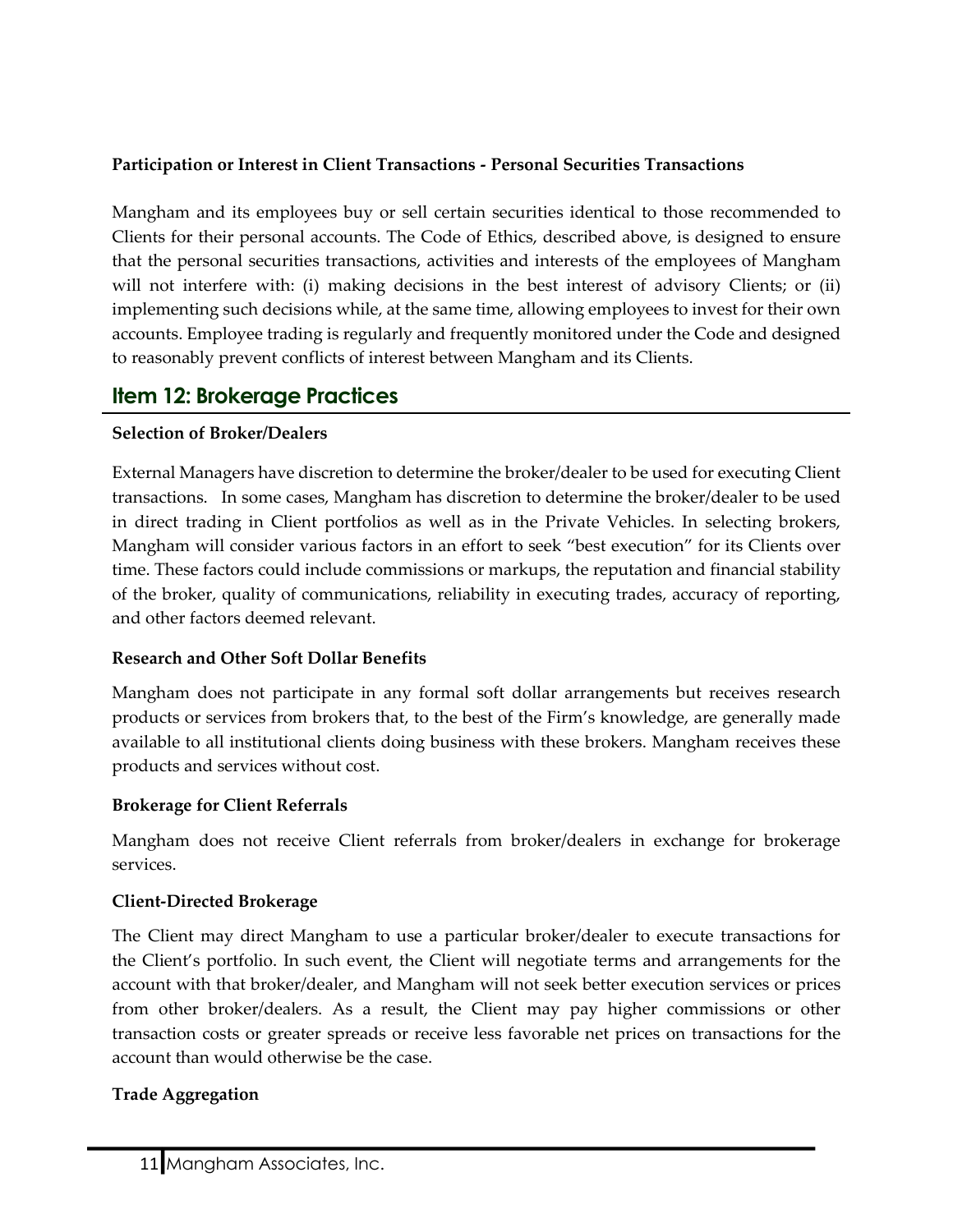Mangham seeks to allocate investment opportunities among its Clients and Private Vehicles in a fair and equitable manner over time. Mangham has varying degrees of discretion and makes efforts to allocate trades in a manner that does not materially advantage or disadvantage any Client or Private Vehicle. When making an investment, Mangham generally determines the appropriate level of participation on a Client-by-Client or fund-by-fund basis, taking into consideration factors such as portfolio rebalancing, tax consequences (if applicable), legal or regulatory restrictions, cash-flow changes, and specific Client circumstances which could result in performance differences between the Clients or Private Vehicles. Actual timing of trade execution may vary across Clients and Private Vehicles, some of which Mangham recognizes is outside of its control. Mangham does not aggregate ETF or mutual fund trades. Mangham seeks to communicate investment recommendations involving ETFs, mutual funds or other investments to non-discretionary Clients promptly but has no control over the timing of execution.

## <span id="page-11-0"></span>**Item 13: Review of Accounts**

#### **Reviews**

Client portfolios are reviewed on a regular basis. Major changes in the markets or scheduled Client meetings trigger additional reviews. The reviewers include the Co-Chief Investment Officers and senior members of the investment team.

Clients are obligated to notify Mangham of any changes in their financial status to ensure that investment and policy strategies continue to meet the Client's needs.

Asset allocation decisions are made with a review of geographical, sector, and stock concentrations, as well as gross and net exposures and fund performance, among other considerations. Mangham reviews performance of External Managers against their benchmarks, as well as adherence with their investment mandate. Mangham monitors managers through onsite visits or video conference meetings, general annual meetings, update calls, manager letters and operational risk management reviews to assess non-investment activities.

Political or economic conditions, changes in tax laws, new investment information, and changes in a Client's situation may also trigger a review of accounts.

#### **Reporting**

Reports are prepared monthly and quarterly, as applicable, and contain performance data for External Managers, asset classes, the total portfolio and various indices.

Clients receive monthly or quarterly statements and periodic confirmations from their External Managers (including Mangham Private Vehicles), broker/dealers, administrators, and custodians, as applicable.

Each Private Vehicle provides audited financial statements to underlying investors annually.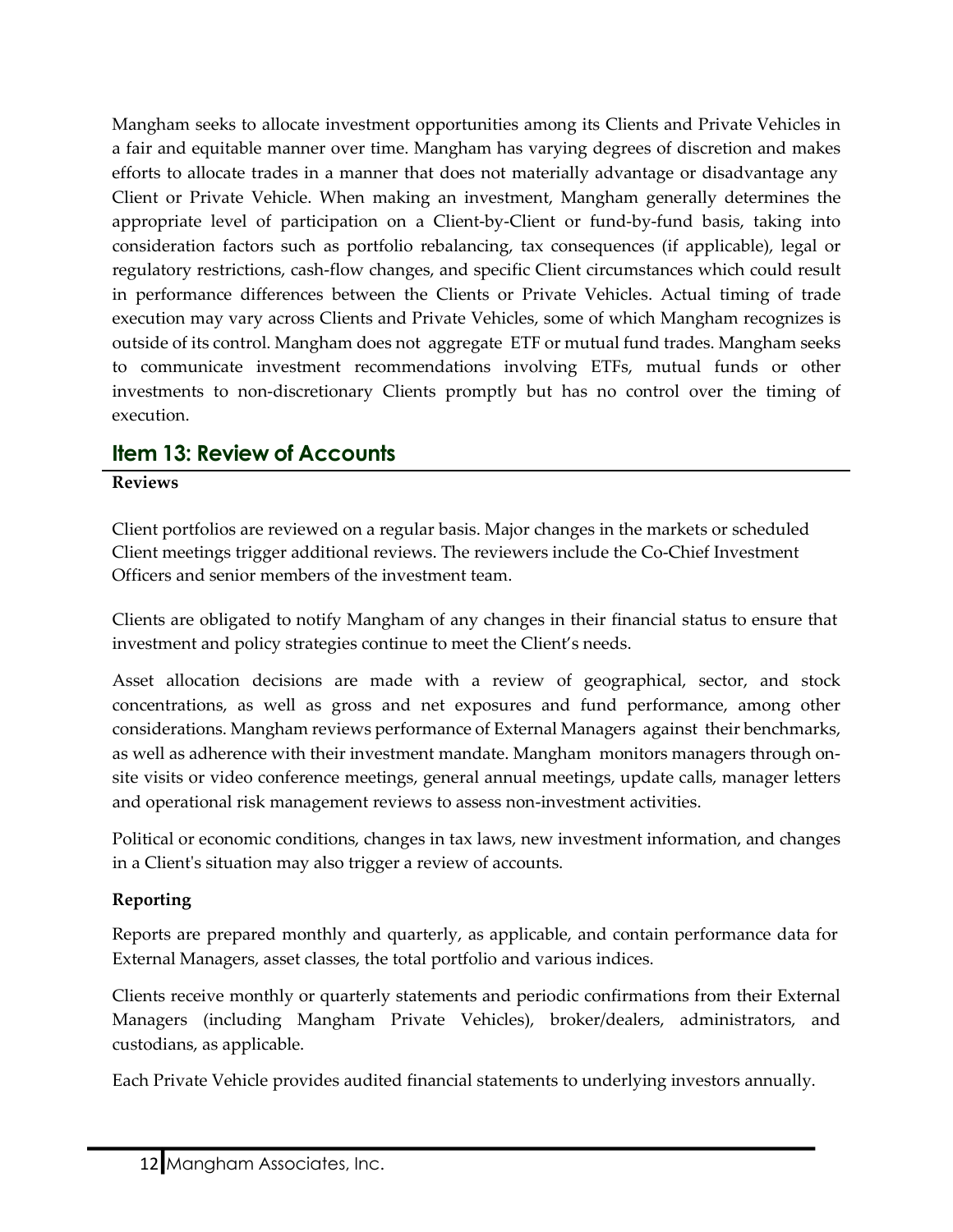## <span id="page-12-0"></span>**Item 14: Client Referrals and Other Compensation**

Mangham does not receive any economic benefits from non-clients, nor does the Firm provide any compensation to anyone for Client referrals.

## <span id="page-12-1"></span>**Item 15: Custody**

Mangham is deemed to have custody with respect to the Private Vehicles by virtue of the fact that Mangham's affiliate, MA Investors Management, LLC, serves as the general partner or manager, as applicable, to the Private Vehicles.

Each of the Private Vehicles is audited annually by an independent public accountant which is registered with the Public Company Accounting Oversight Board, in accordance with its rules. Also, the audited financial statements of each Private Vehicle are prepared in accordance with Generally Accepted Accounting Principles and are distributed to each Client within 180 days of the end of the fiscal year.

In limited circumstances, Mangham is deemed to have custody of Client assets due to its ability to disburse Client funds to a third party as authorized by a standing letter of authorization. These accounts will be subject to a surprise audit by an independent public accountant annually in accordance with SEC rules, no-action letters and updated Frequently Asked Question releases. Clients should expect to receive, at least quarterly, statements from the broker/dealer, bank, or other qualified custodian that holds and maintains the Client's investment assets. Clients are urged to carefully review such statements and compare such official custodial records to the account statements or other reports that Mangham provides. Mangham statements may vary from custodial statements based on accounting procedures, reporting dates, or valuation methodologies of certain securities, as examples.

## <span id="page-12-2"></span>**Item 16: Investment Discretion**

The Investment Advisory Agreement governs whether Mangham maintains discretionary authority over Client assets. Mangham typically accepts discretionary authority over Client assets. Clients may limit Mangham's discretionary authority under certain circumstances. Limitations are described in the Client's IPS, where applicable. Mangham has discretionary authority over the assets of the Private Vehicles (including the authority to invest assets held by the Private Vehicles with External Managers and other securities). Investors in the Private Vehicles do not have the ability to impose limitations on Mangham's discretionary investment authority.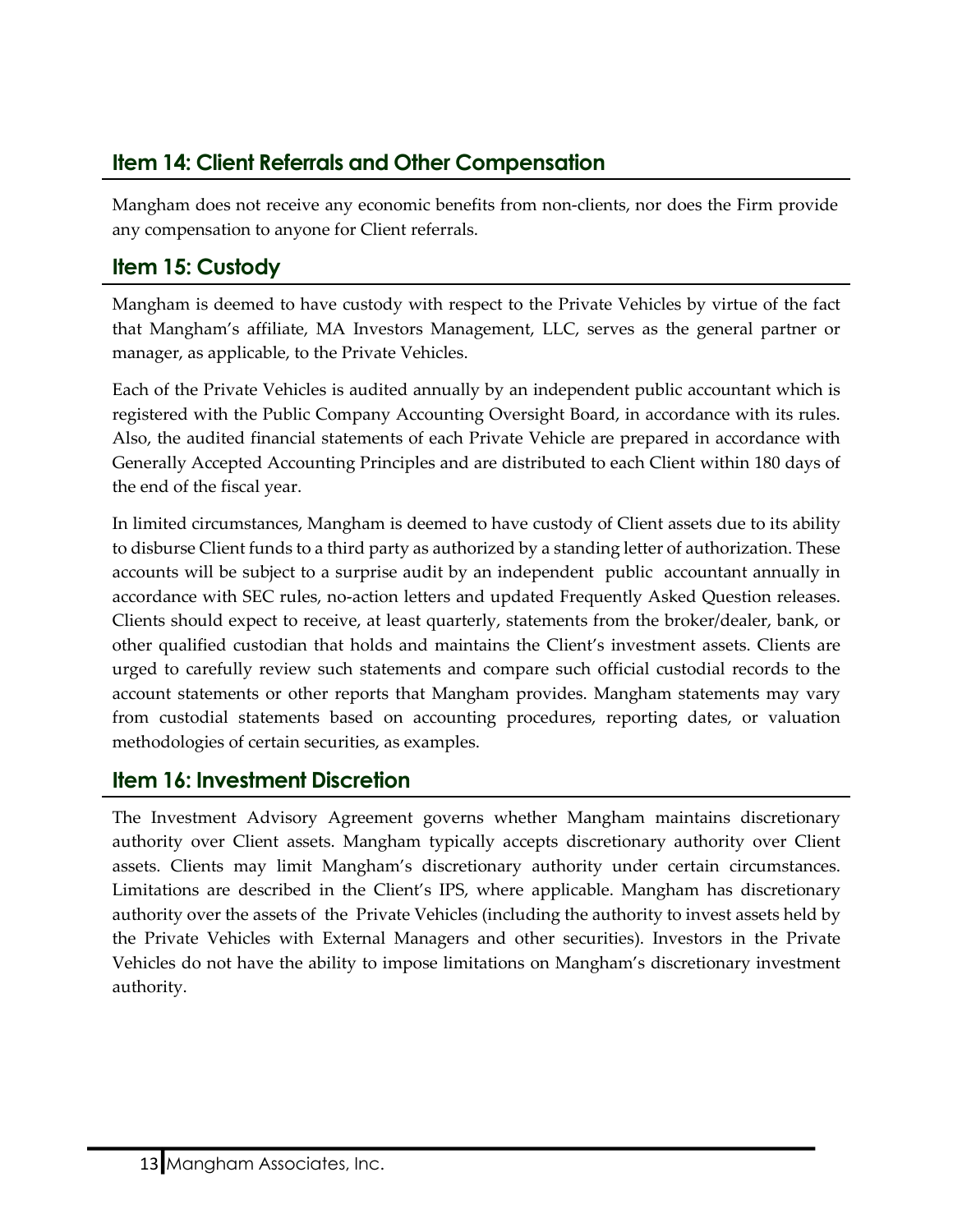## <span id="page-13-0"></span>**Item 17: Voting Client Securities**

Mangham does not vote proxies on behalf of Clients. Clients retain the responsibility for receiving and voting proxies for securities held in their name. Clients receive these proxies directly from either custodians or transfer agents. In select cases, at a Client's request, Mangham may offer input to the Client on proxy issues for their determination.

Mangham has delegated proxy voting authority to separate account managers in the Private Vehicles. Mangham votes on consent solicitations from External Managers, which typically seek to modify the terms or conditions of the underlying fund. Mangham also votes proxies for ETFs and mutual funds in its Private Vehicles. In these cases, Mangham will vote in the manner it deems to be in the financial best interest of the Private Vehicles.

Clients may contact Tina Leiter at 434.973.2223 or [Tina.Leiter@manghamassociates.com](mailto:Tina.Leiter@manghamassociates.com) for information about proxy voting.

## <span id="page-13-1"></span>**Item 18: Financial Information**

Mangham has never filed for bankruptcy and is not aware of any financial condition that is expected to affect its ability to manage Client accounts. Mangham received a loan under the Paycheck Protection Program in April 2020 as a precaution against general economic uncertainty during the COVID-19 pandemic. At no time during 2020 was Mangham's ability to meet its contractual commitments to Clients impaired.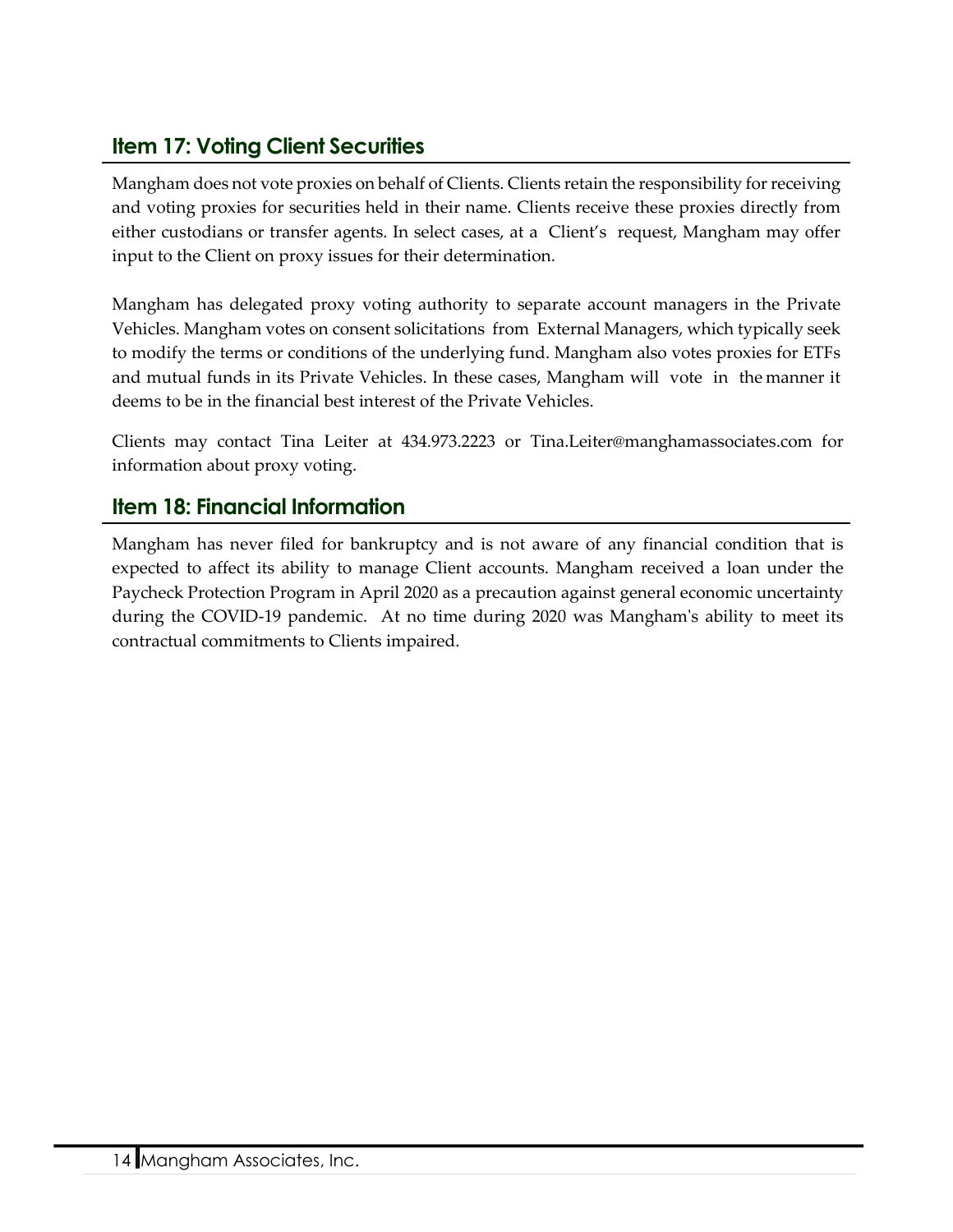

| <b>FACTS</b> | WHAT DOES MANGHAM ASSOCIATES DO WITH YOUR FINANCIAL<br><b>INFORMATION?</b>                                                                                                                                                                                                                                                                       |
|--------------|--------------------------------------------------------------------------------------------------------------------------------------------------------------------------------------------------------------------------------------------------------------------------------------------------------------------------------------------------|
| Why?         | Financial companies choose how they share your personal information.<br>Federal law gives clients the right to limit some but not all sharing. Federal<br>law also requires us to tell you how we collect, share, and protect your<br>personal information. Please read this notice carefully to understand what<br>we do.                       |
| <b>What?</b> | We collect personal information about you in connection with our providing<br>advisory services to you. This information can include:<br>• Name and social security or tax ID number.<br>• Financial Information (e.g., income, account balances, assets,<br>transaction history).<br>• Wire transfer Instructions.                              |
| How?         | All financial companies need to share clients' personal information to<br>perform their services and run their everyday business. In the section<br>below, we list the reasons financial companies can share their clients'<br>personal information, the reasons Mangham Associates chooses to share,<br>and whether you can limit this sharing. |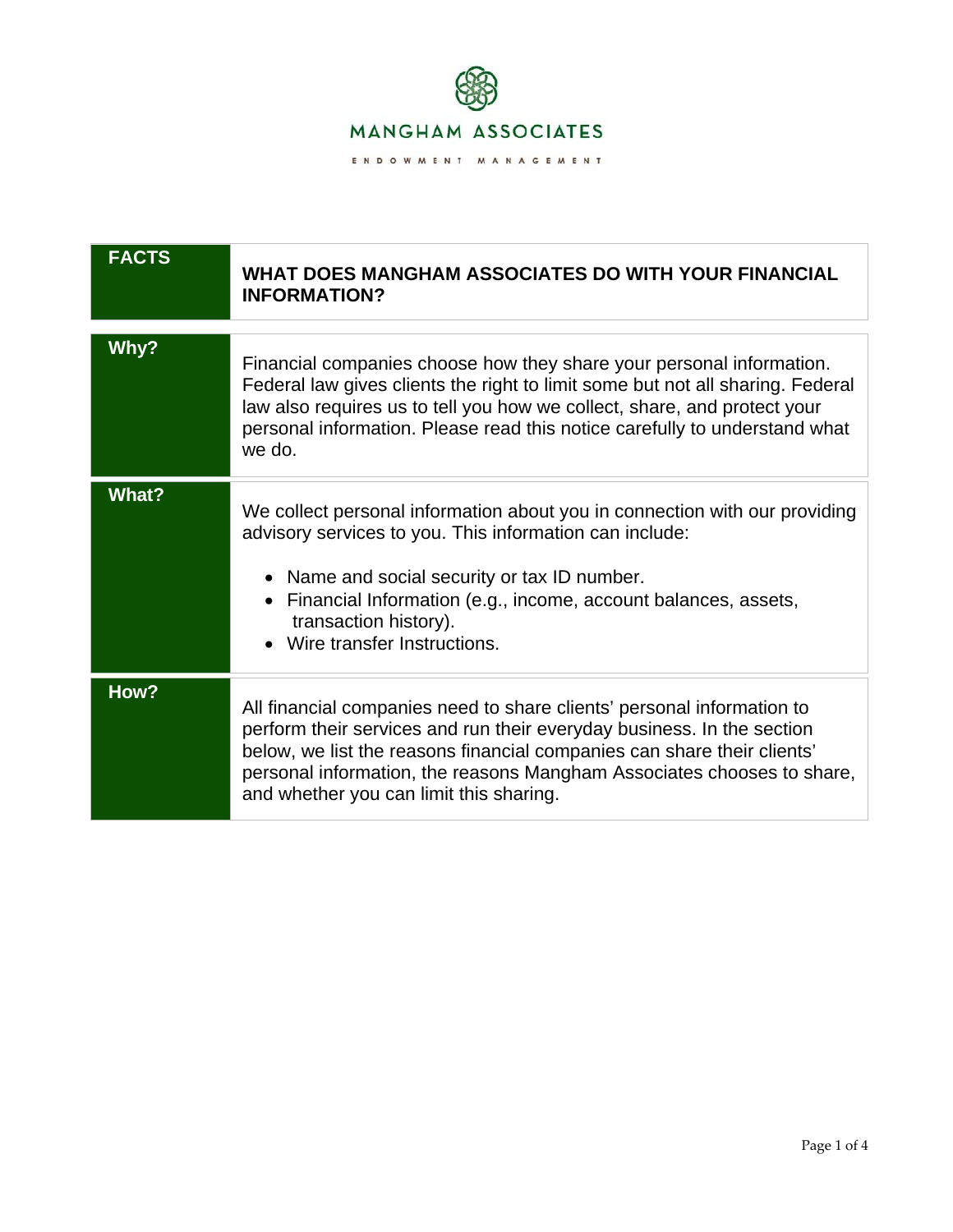| Reasons we can share your personal<br>information                                                                                                                                                                                  | <b>Does Mangham</b><br>share?       | <b>Can you limit</b><br>this sharing?              |
|------------------------------------------------------------------------------------------------------------------------------------------------------------------------------------------------------------------------------------|-------------------------------------|----------------------------------------------------|
| For our everyday business purposes- such<br>as to process your transactions, maintain your<br>account(s) or respond to court orders and legal<br>investigations                                                                    | Yes                                 | <b>No</b>                                          |
| For our marketing purposes— to offer our<br>products and services to you                                                                                                                                                           | <b>No</b>                           | We don't share                                     |
| For joint marketing with other financial<br>companies                                                                                                                                                                              | <b>No</b>                           | We don't share                                     |
| For our affiliates' everyday business<br>purposes-information about your transactions<br>and experience                                                                                                                            | Yes                                 | <b>No</b>                                          |
| For our non-affiliates' everyday business<br>purposes- such as to process your<br>transactions, maintain your account(s), and<br>respond to court orders and legal investigations<br>(not information about your creditworthiness) | Yes                                 | <b>No</b>                                          |
| For our affiliates to market to you                                                                                                                                                                                                | No, our affiliates do not<br>market | We don't share;<br>Our affiliates do<br>not market |
| For our non-affiliates to market to you                                                                                                                                                                                            | <b>No</b>                           | We don't share                                     |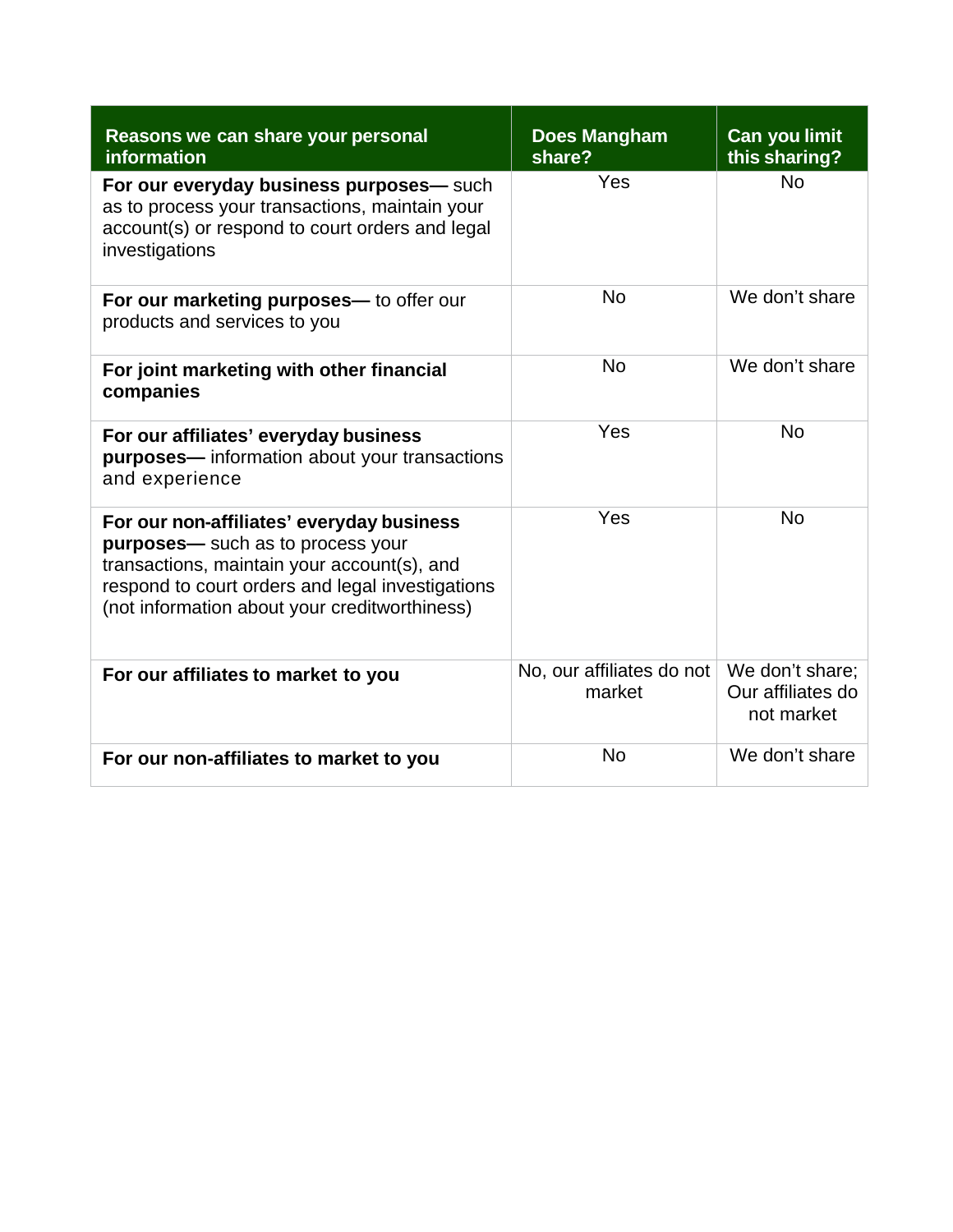

| Who we are                                                                                  |                                                                                                                                                                                                                                                                                                     |  |
|---------------------------------------------------------------------------------------------|-----------------------------------------------------------------------------------------------------------------------------------------------------------------------------------------------------------------------------------------------------------------------------------------------------|--|
| Who is providing this<br>notice?                                                            | Mangham Associates, Inc.                                                                                                                                                                                                                                                                            |  |
| What we do                                                                                  |                                                                                                                                                                                                                                                                                                     |  |
| <b>How does Mangham</b><br><b>Associates protect my</b><br>personal information?            | To protect your personal information from unauthorized<br>access and use, we use security measures that comply with<br>federal law. These measures include computer safeguards<br>and secured files and buildings.                                                                                  |  |
| <b>How does Mangham</b><br><b>Associates collect my</b><br>personal information?            | We collect your personal information, for example, when you:<br>• Give us your contact information.<br>Give us information about your investments.<br>Tell us where to send money or make a wire transfer.<br>Show us your driver's license.<br>Enter into an investment advisory contract with us. |  |
| Why can't I limit all<br>sharing?                                                           | Federal law gives you the right to limit only:<br>• Sharing for affiliates' everyday business purposes -<br>information about your creditworthiness.<br>• Affiliates from using your information to market to you.<br>Sharing for non-affiliates to market to you.                                  |  |
| What happens when I limit<br>sharing for an account I<br>hold jointly with someone<br>else? | Your choice will apply to everyone on your account.                                                                                                                                                                                                                                                 |  |
| What happens if I end my<br>relationship with<br>Mangham?                                   | This policy applies to former clients as well as current clients.                                                                                                                                                                                                                                   |  |